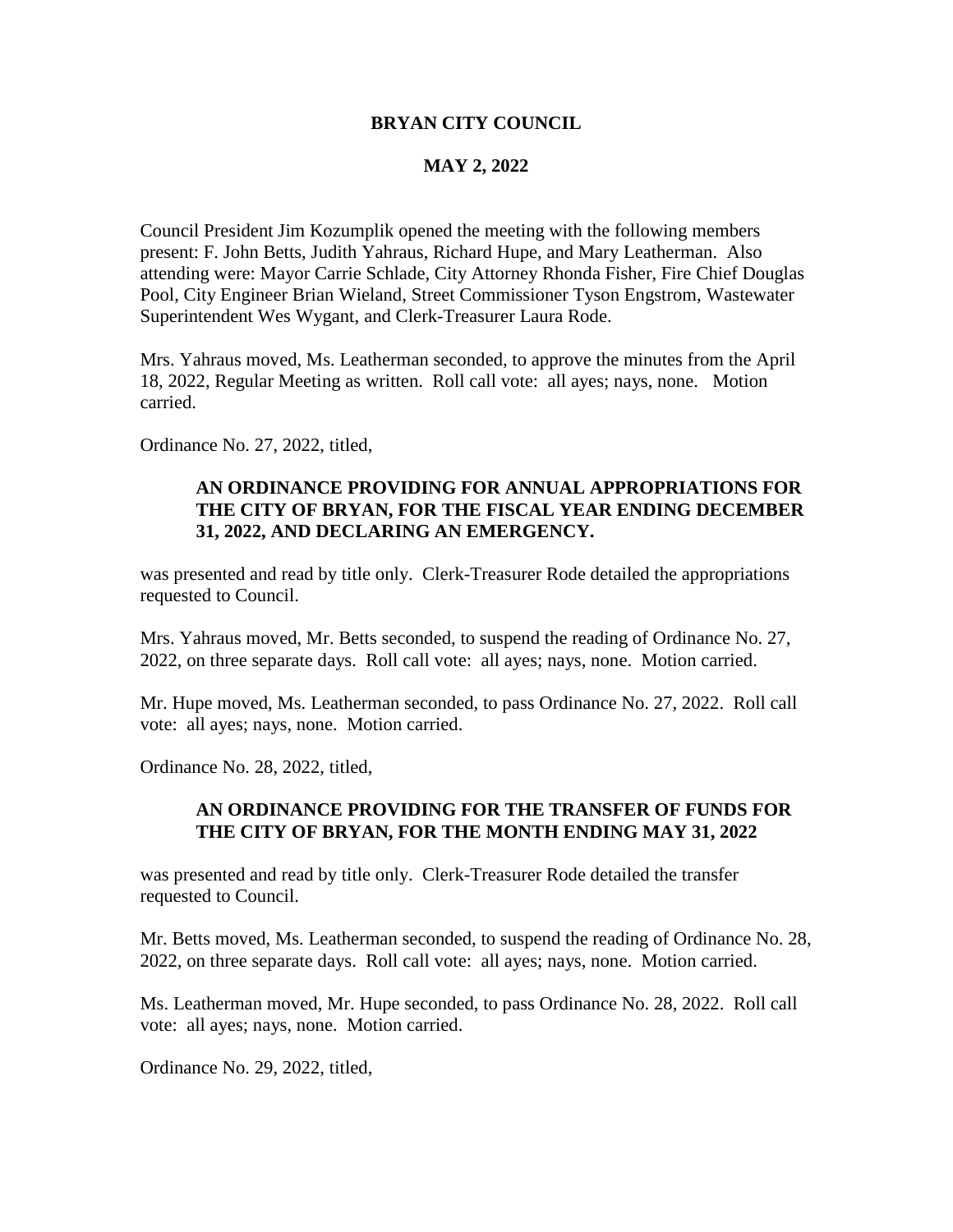## **AN ORDINANCE PROVIDING FOR ANNUAL APPROPRIATIONS FOR THE CITY OF BRYAN, FOR THE FISCAL YEAR ENDING DECEMBER 31, 2022, AND DECLARING AN EMERGENCY.**

was presented and read by title only. Clerk-Treasurer Rode detailed the appropriations requested to Council.

Mr. Betts moved, Mrs. Yahraus seconded, to suspend the reading of Ordinance No. 29, 2022, on three separate days. Roll call vote: all ayes; nays, none. Motion carried.

Ms. Leatherman moved, Mr. Hupe seconded, to pass Ordinance No. 29, 2022. Roll call vote: all ayes; nays, none. Motion carried.

Ordinance No. 30, 2022, titled,

# **AN ORDINANCE AUTHORIZING AND DIRECTING THE CLERK-TREASURER TO EXECUTE AN AUTHORIZATION LETTER WITH THE REGIONAL INCOME TAX AUTHORITY (RITA) FOR THE PURPOSE OF ADMINISTRATION AND COLLECTION OF MUNICIPAL INCOME TAX IN THE CITY OF BRYAN, OHIO, SPECIFICALLY AUTHORIZING NON-FILING/DELINQUENCY LETTERS AND ADMINISTRATIVE SUBPOENAS AND DECLARING AN EMERGENCY.**

was presented and read by title only. Clerk-Treasurer Rode requested Council's authorization to allow the Regional Income Tax Authority (RITA) permission to send non-filing/delinquency letters and administrative subpoenas for income tax purposes.

Ms. Leatherman moved, Mr. Betts seconded, to suspend the reading of Ordinance No. 30, 2022, on three separate days. Roll call vote: all ayes; nays, none. Motion carried.

Mr. Hupe moved, Mrs. Yahraus seconded, to pass Ordinance No. 30, 2022. Roll call vote: all ayes; nays, none. Motion carried.

Resolution No. 27, 2022, titled,

## **A RESOLUTION AUTHORIZING THE WAIVER OF REPAYMENT OF REVOLVING LOAN FUNDS FOR AIRMATE COMPANY INC. FOR THE INSTALLATION OF WATER LINES TO THE AIRMATE PROPERTY TO ALLOW FOR ECONOMIC EXPANSION.**

was presented and read by title only. Mayor Schlade requested Council authorize the waiver of repayment of revolving loan funds for Airmate Company Inc. to allow for the installation of water lines and further economic expansion. Further discussion was held regarding the State changes requiring Council approval for waivers of revolving loan funds.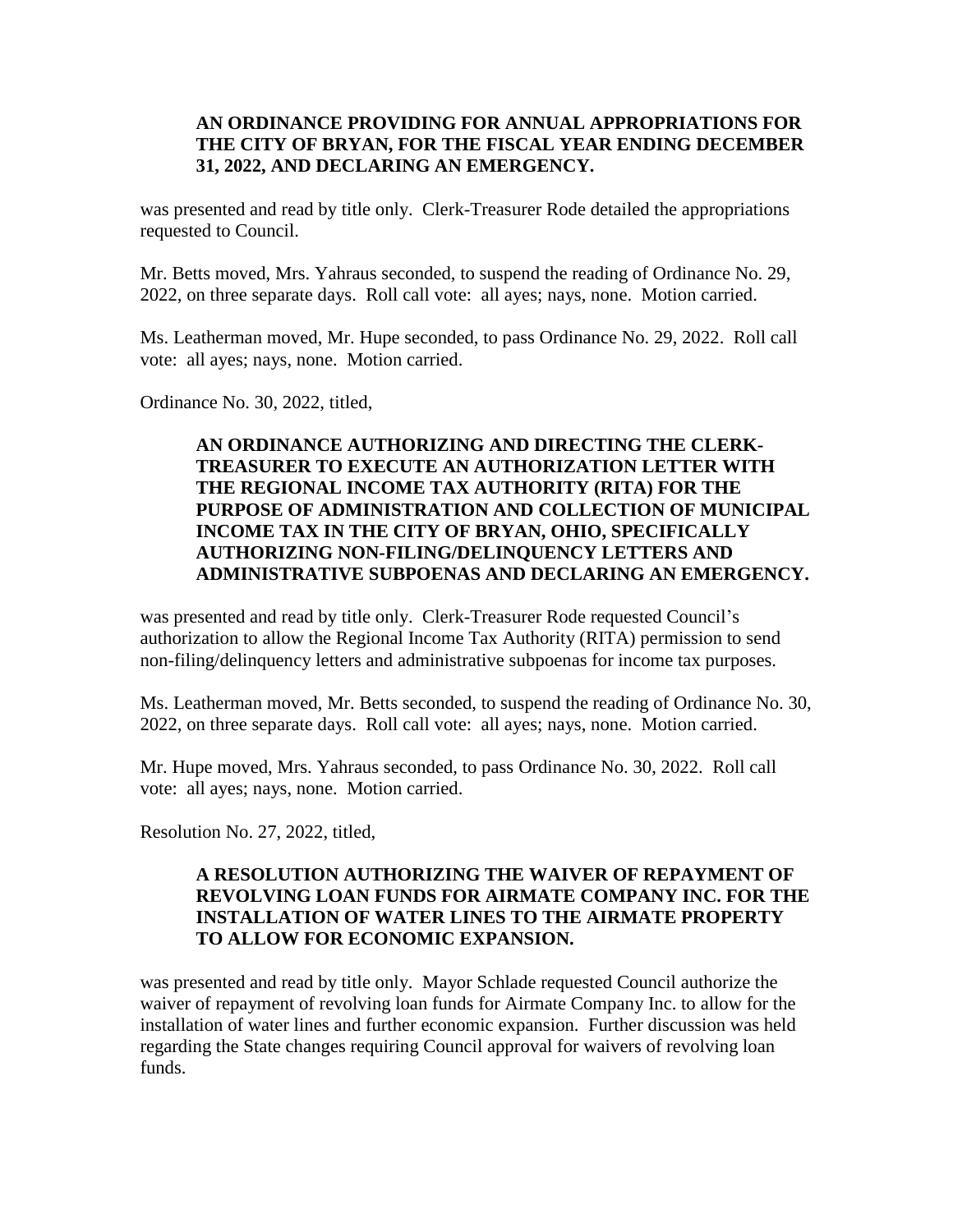Mr. Betts moved, Mrs. Yahraus seconded, to suspend the reading of Resolution No. 27, 2022, on three separate days. Roll call vote: all ayes; nays, none. Motion carried.

Mr. Hupe moved, Ms. Leatherman seconded, to pass Resolution No. 27, 2022. Roll call vote: all ayes; nays, none. Motion carried.

Ordinance No. 31, 2022, titled,

# **AN ORDINANCE AMENDING AND/OR REPEALING SECTIONS 953.01 -953.99 OF CHAPTER 953, REFUSE COLLECTION OF THE CITY OF BRYAN CODIFIED ORDINANCES.**

was presented and read by title only. Street Commissioner Engstrom presented Council with the proposed ordinance amending and/or repealing sections of the City of Bryan Codified Ordinances regarding refuse collection. Mayor Schlade added that Council may wish to do a first reading of the ordinance at this time; however, the ordinance will need passed in May to meet the July 1, 2022, refuse collection changes.

Several Council members voiced that they were fine with the ordinance. Vice President Hupe shared that while there is a lot of concern surrounding this subject, he did understand what was in the ordinance and planned to proceed until a better solution was reached.

Mr. Betts moved, Ms. Leatherman seconded, to suspend the reading of Ordinance No. 31, 2022, on three separate days. Roll call vote: all ayes; nays, none. Motion carried.

Ms. Leatherman moved, Mr. Betts seconded, to pass Ordinance No. 31, 2022. Roll call vote: all ayes; nays, none. Motion carried.

City Engineer Wieland requested Council approve a building permit application for Four County Career Center located at 929 East High Street, Bryan, Ohio.

Mrs. Yahraus moved, Ms. Leatherman seconded, to approve a building permit application for Four County Career Center located at 929 East High Street, Bryan, Ohio. Roll call vote: Yahraus, aye; Leatherman, aye; Betts, aye; Kozumplik, aye. Hupe abstained. Motion carried.

Mayor Schlade shared with Council that the Board of Public Affairs will be required to take some action regarding Airmate Company at their next regular meeting and the sequence of steps will require a Council meeting to follow the Board of Public Affairs meeting. As such, she requested Council cancel the May 16, 2022, Council meeting and hold a Special Meeting on Friday, May 20, 2022, at 12:00 p.m.

Councilman Betts shared that while he was okay with the proposed change in the schedule and supports the project, he would not be able to attend a meeting on May 20, 2022.